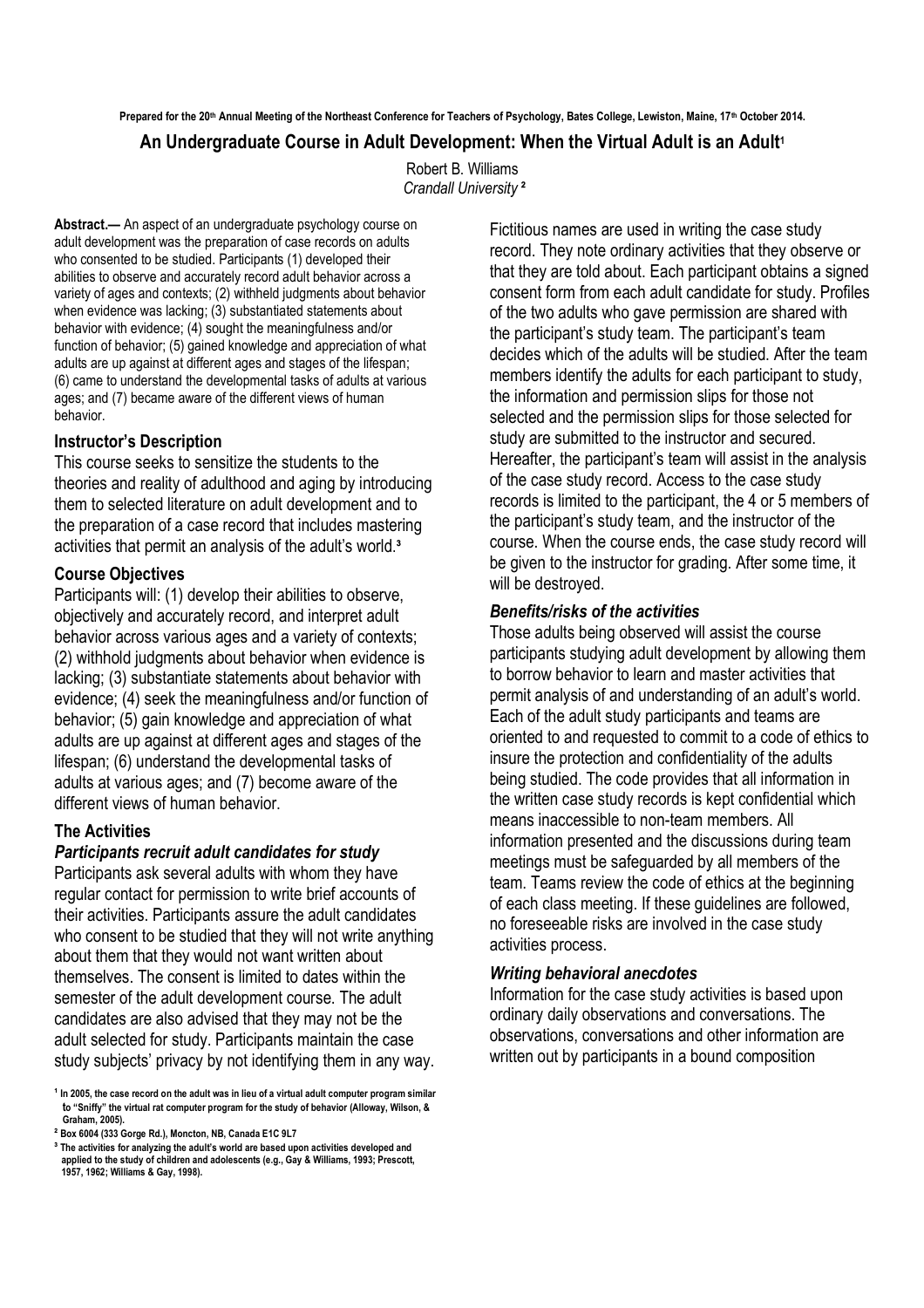notebook in the form of dated anecdotes. Participants are expected to write three to four behavioral anecdotes each week. They confidentially share their anecdotes with their team and work together analyzing, coding and interpreting them. Only anecdotal information that is written in the case record is communicated (read) to the team. This insures that the information given to team members about the adults being studied is documented and available for use during all the case study activities.

Case study record building occupies the time of the team members for about the first six to seven sessions. During these sessions, the team members provide feedback to one another about their anecdotes based upon the criteria / characteristics of a 'good' anecdote. The guidelines for the characteristics of a good anecdote taken from Prescott (1957) are: (1) Inclusion of the date, place, and situation. This is the setting. (2) Describes the actions of the adult, reactions of others involved, and the responses of the adult. (3) It quotes what is said to the adult and by the adult during the action / interaction. (4) Includes 'mood cues'—postures, gestures, voice qualities, and facial expressions that give cues to feelings. (5) Goal is a little vignette of a behavioral moment in the life of the adult.

Along with feedback about whether the anecdotes meet the criteria, the team members also learn to *discriminate objective* from *subjective* information. Parentheses are placed around anecdotal information that is determined to be *subjective* as in the example from the case of Linda Smith (a pseudonym), a 45-year-old, given below.

#### January 9 9:15AM Clothing Outlet

Linda is 45-yrs-old and works with me in a clothing outlet. Linda is often assigned the task of restocking the shelves at various locations throughout the store. When she has spoken to me, she usually does not look directly at me but to the side or down. (She often seems to hide behind her hair that hangs around her face.) (Linda is very soft spoken and does not tend to initiate conversations.) (She is not as well groomed or stylish as many of the other sales associates.) Her supervisor says of her that she is a very dependable worker.

Categorizing *objective* from *subjective* information continues throughout the case study process. The intention is that participants will be able to attain objective 1 of improving their ability to objectively and accurately record and interpret the behavior of adults at various ages across a variety of ordinary contexts. It is also intended that participants will attain a greater sensitivity to the difference between *objective* and *subjective*

information and how they both contribute to understanding the individual. It is also worth noting that Information shared in anecdotes may raise questions from team members. Participants write the questions and responses to them as anecdotes and the written responses are read to the team. Through their participation the team members become familiar with all of the individuals being studied.

## *Recurring patterns: One means of learning about current life goals or tasks*

There is no time in our lives that we are not being influenced by a personal agenda of life goals or tasks. Havighurst (1972, 1980) refers to each individual's personal agenda as developmental tasks. These are tasks that every individual in a society must master if s/he is to be seen as a successful participant and contributor to society or culture. Developmental tasks are further defined as arising at a certain time in the life of the individual. The timing for mastery is partly determined by maturation and partly by social and cultural expectations. The final element in the definition of developmental tasks is that when an individual masters them at the time deemed appropriate by society, s/he is rewarded by significant others and members of the larger society as being successful. On the other hand, if an individual is not able to master one or more of the developmental tasks at the time prescribed by society, s/he might be regarded as inadequate and less capable.

One way to become aware of the developmental tasks that an individual is working on is to process the case study record applying a Recurring Patterns procedure. The procedure involves reading the record carefully and listing any behavior or situation that occurs two times with the dates of each event. Thereafter, add the dates for each subsequent occurrence of the events. Participants continue listing recurring behaviors throughout the process of writing and sharing the anecdotes with the support of team members.

Examples of recurring behaviors of Linda Smith: Arrives a half hour earlier for work than her colleagues. The Profile, 1/9, 1/15, 1/17, 1/20, 1/23, 1/26, 1/27, 2/2, 2/4, 2/9, 2/13, 3/10

- Smiles at work. 1/9, 1/15, 1/17, 1/23, 1/27, 2/2, 2/20, 2/23, 3/4, 3/11, 3/11
- Comments about visiting her husband at the hospital. 1/15, 1/17, 1/20, 1/23
- Expresses feelings of being worried about the cost of her daughter's tuition. 1/15, 1/20, 2/10, 2/19, 3/11
- Colleagues comment that Linda works very hard. 1/9, 1/15, 1/17, 1/23, 1/26, 1/27, 2/2, 2/4, 2/9, 2/13, 2/19, 2/20, 2/23, 2/26, 3/11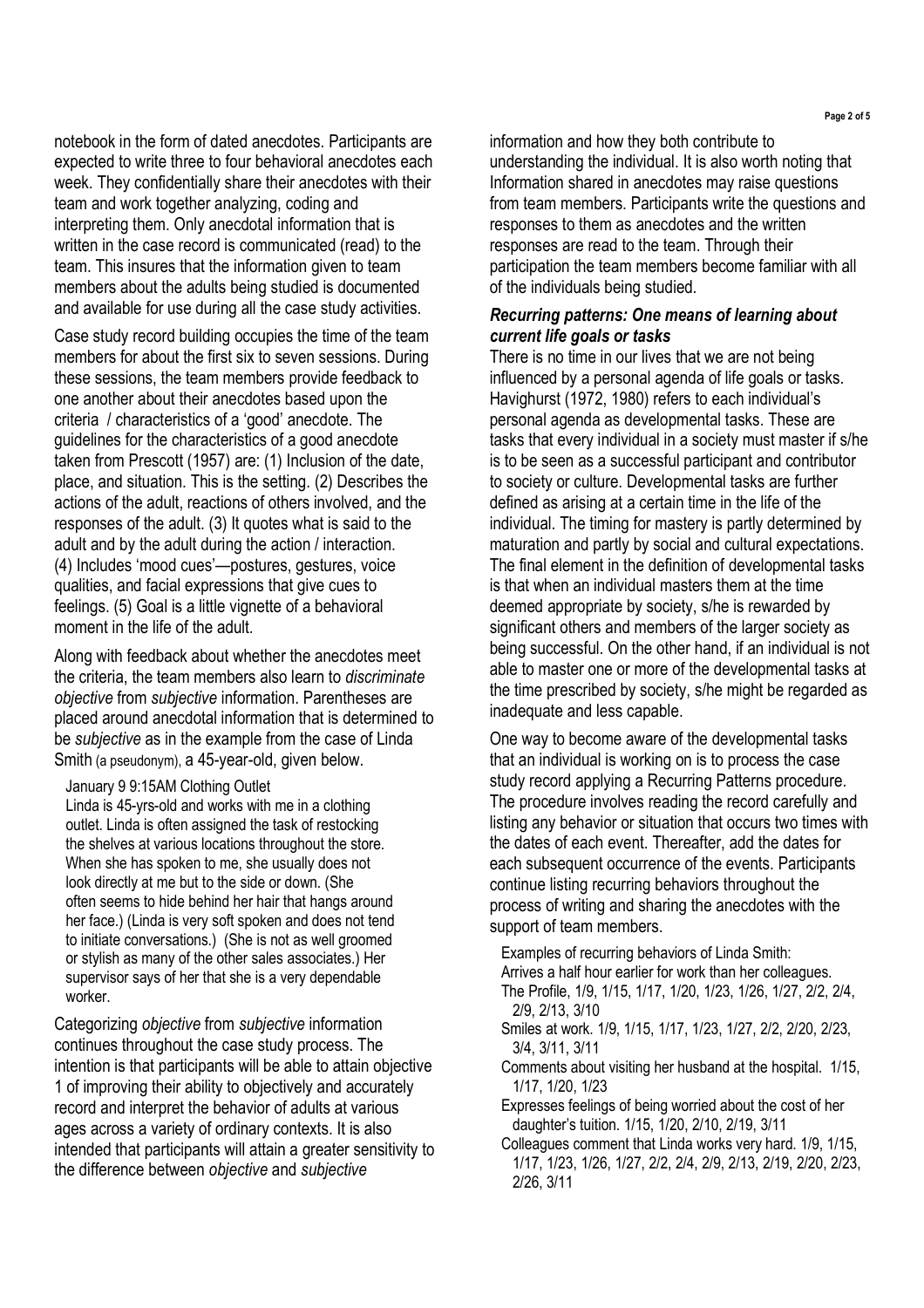- Expresses concern about her husband who is recuperating from a heart attach. 1/15, 1/17, 1/26, 3/11
- Has positive interaction with a colleague. 1/17, 1/27, 1/29, 2/24, 3/11, 3/11
- Has poor interaction with a colleague. 1/9, 1/23, 2/10
- Her supervisor's comments about her dependability. 1/9, 2/4, 3/11

Insight and understanding of the multiple, complex, and interrelated causes of and influences on recurring behaviors can be gained by applying the multiple hypotheses process. It involves looking over the list of recurring behaviors and selecting any clear pattern of behavior that is of interest or challenge to the participant for analysis via a multiple hypotheses process. The multiple hypothesis process is a guided experience that makes it possible for participants to gain some understanding of the motivations leading to a recurring pattern of behavior in which one is interested. This process is based on the assumptions that:

- 1. Human beings are goal directed and behavior is an attempt by individuals to move toward desired goals.
- 2. Behavior makes sense when viewed through the eyes of the individual doing the behavior.
- 3. A behavior may have multiple causes. These causes are often complex and inter-related.

Using this set of assumptions, one selects a recurring behavior and states it in the form of a question. Why would Linda or any 45-year-old person be so conscientious about her work as a sales associate that she would arrive one half hour earlier than necessary? Participants of the study team brainstormed answers to this question. Examples of their educated guesses are listed below.

## *Multiple hypotheses*

Why would Linda or any 45-year-old person be conscientious about her work as a sales associate that she would arrive one half hour earlier than necessary? Could it be that Linda (**+** = fact supporting hypothesis, **-** = fact refuting hypothesis):

- Really enjoys her work as a sales associate. **+**The Profile, **+**1/9, **+**1/15, **+**1/17, **+**1/20, **+**1/23, **+**1/26, **+**1/27, **+**2/2, **+**2/4, **+**2/9, **+**2/13, **+**3/10
- Is encouraged by colleagues and supervisors. **+**1/9, **-**1/9, **+**1/15, **+**1/17, **-**1/23, **+**1/23, **+**1/26, **+**1/27, **+**2/2, **+**2/4, **+**2/9, **-**2/10, **+**2/13, **+**2/19, **+**2/20, **+**2/23, **+**2/26, **+**3/11
- Needs the income from her job to support her family. **+**1/15, **+**1/20, **+**2/10, **+**2/19, **+**3/11
- Is afraid of losing her job. (**No data supporting or refuting this hypothesis**)

This process usually gives participants confidence about a number of the hypotheses tested and a summary can state this. This task should be completed and shared with the team. The following is an example of a summary statement:

1. Linda receives encouragement from colleagues and supervisors in her work. 2. It appears that she enjoys her work as a sales associate. 3. Linda seems to need the income from her job to support her family. 4. There was no support for being afraid of losing her job.

#### *Coding the anecdotes: Another means of learning about current life goals or tasks*

As the case study record becomes more substantial participants are introduced to a further interpretive activity involving a coding process. Information or facts in the anecdotes are assigned to one or more of the following six areas (adapted from Prescott, 1957, 1962; see also Penry, Gay, & Evans, 1991):

- 1. **P**hysical—maturity level; energy output; health; handicaps; skill in body use; physical attractiveness.
- 2. **A**ffective—Is there any information in the anecdotes that tells us about situations and events involving "important others" and their behavior which may tend to increase or decrease feelings of security on the part of the individual? (Intra-family relationships? Close friends? Pets? Other important individuals?)
- 3. **S**ocial—cultural background; rural vs. urban; region; social class; family expectations; values; methods to achieve internalization of expectations and values.
- 4. **C**ohort / **P**eer group—group acceptance/rejection; activities; roles; status; behavioral codes; group standards.
- 5**. S**elf-development—conception of and feelings about self as influenced by physical, affective, social and peer-group; processes used to work out meanings such as symbolizing, abstracting, generalizing, reasoning, imagining, inventing or creating; intermediate and long-term purposes as revealed through behavior.
- 6. **S**elf-adjustive—quality of the person's feelings about physical adequacy, affective relationships, social significance, status among peers and adequacy as a person; reactions to events that evoke pleasant or unpleasant emotions and how they are coped with when experienced repeatedly or with great intensity.

When a particular fact, behavior or interaction provides information about one of the six areas of the framework, the team member inserts the number for the area in the left-column beside the sentence. In some instances, a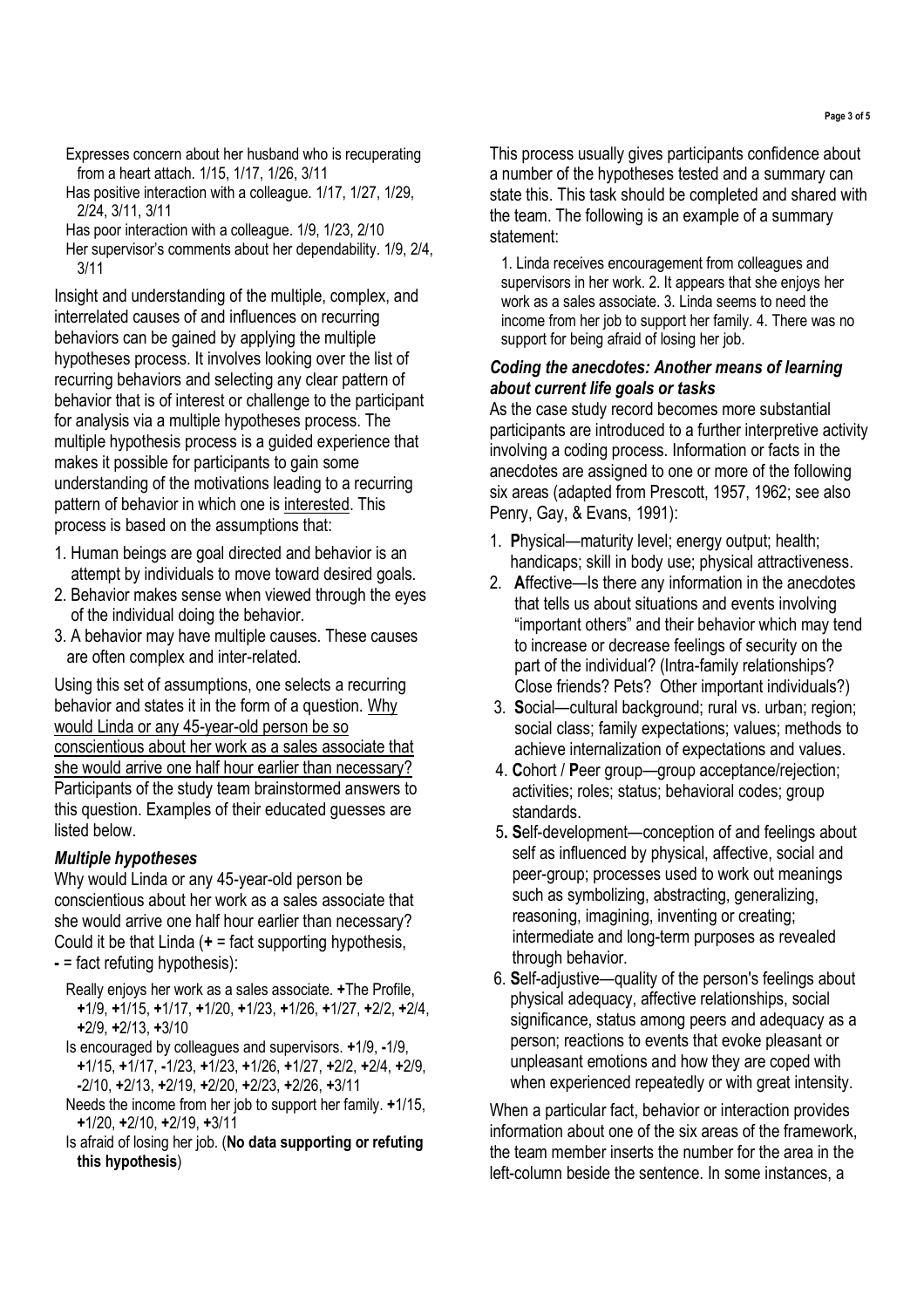particular fact or behavior is relevant to several areas. In such instances, the participant / team member writes the numbers for each of these areas. Coding is begun during team meetings and continued by team members on their own. Participants often seek advice from the team about their coding decisions. The following is an example of an anecdote with coded facts and information from the case of Linda:

January 15 12:00PM

- **4.12** Linda invited me to join her for lunch today. We had our lunch in the store's restaurant. She ordered a salad and the soup of the day. These choices revealed to me
- **1.06** how Linda remains so thin and fit looking. Our conversation focused on our families. Linda and her
- **2.01** husband have been married for 25 years and have a daughter and a married son. Linda's daughter is still at university and is supported by Linda and her husband. I also learned that Linda has worked in this store for the
- **5.05** past 7 years. She expressed that she really enjoys her work and appreciates the contribution her paycheck makes to her family.

This coding procedure gives organization to the facts and information in the anecdotes. For example, the number 5.05 means that the fact or information is coded as area 5. Self-development and that it was the 5th time data was coded for this area. Participants begin tabulating / listing the coded facts, behaviors or interactions according to the six areas. The tabulation / listing of coded facts, behaviors, or interactions reveals what area or areas are most prominent in this particular adult's world.

#### *Mid-study questions to assist in better understanding case-study individuals*

Participants who have been in the Adult Development class since the first will find that they have written 12 to 15 and possibly up to 20 anecdotes. By this time, team members who have been offering guidance and assistance with the coding process are likely quite familiar with all of the adults being studied. Team participants have been asking questions to clarify the information that has been shared with them in the anecdotes. Today, each team is asked to review each adult being studied and propose a question or questions that will help the members better understand the adults being studied. The question(s) should be entered in the case study dated for today. Participants do not limit the questions to those that they are assured that they can answer. It is expected that questions will be posed that one may not be able to answer. Even questions that cannot be answered because of the limitations of the study activities are important to document. Questions that can be answered via our activities should be.

#### *Case Study Summary*

A final activity is the preparation of a thoughtful essay summary of the case study record using information from the profile, anecdotes, mid-study question(s), multiple hypotheses, and the tabulated data of the six areas by responding to the following questions:

- 1. What developmental tasks was this person working on at the time of this study?
- 2. What personal and/or environmental adjustment problems does this person face?
- 3. What assets or strengths does this individual possess as a person or in her / his environment?
- 4. What aspects of this person's experiences have made noteworthy contributions to her / his attempts to learn to resolve various developmental tasks?
- 5. What might others do, not do, or do differently to facilitate this person's optimum development?

When the essay is completed, it is shared with the members of the study team. Participants note any feedback they receive and request each team member's signature at the bottom of the essay indicating that it has been shared with them. Participants are reminded that the other members of the team are depending upon them for support as the case studies are being completed.

#### **Instructor's observations**

Regarding effectiveness, from the perspective of students' / participants' course evaluations were generally positive receiving an overall average of **1.5** on the instructor evaluations with **1** being positive on a continuum to **5** as negative. It is noteworthy that many of the students / participants who were commuters had access to adult candidates of the most extensive age ranges for study. A case study review form is shared in an appendix.

#### **References and Selected Resources**.

- Alloway, T., Wilson, G., & Graham, J. (2005). *Sniffy the virtual rat: Pro version 2.0*. Toronto, OT: Nelson Thomson Learning.
- Gay, J. E., & Williams, R. B. (1993). Case study training for seeing school through adolescents' eyes. *Adolescence*, *28*, 13-19.
- Gay, J. E., Williams, R. B., & Flagg-Williams, J. B. (1997). Identifying and assisting schoolchildren with developmental tasks. *Education*, 117, 569-578.
- Hamachek, D. (1990). Evaluating self-concept and ego status in Erickson's last three psychosocial stages. *Journal of Counseling and Development*, 68, 677-683.
- Havighurst, R. J. (1972). *Developmental tasks and education* (3rd edition). New York: Longman.
- Havighurst, R. J. (1980). Social and developmental psychology: Trends influencing the future of counseling. *Personnel and Guidance Journal*, 58, 328-333.